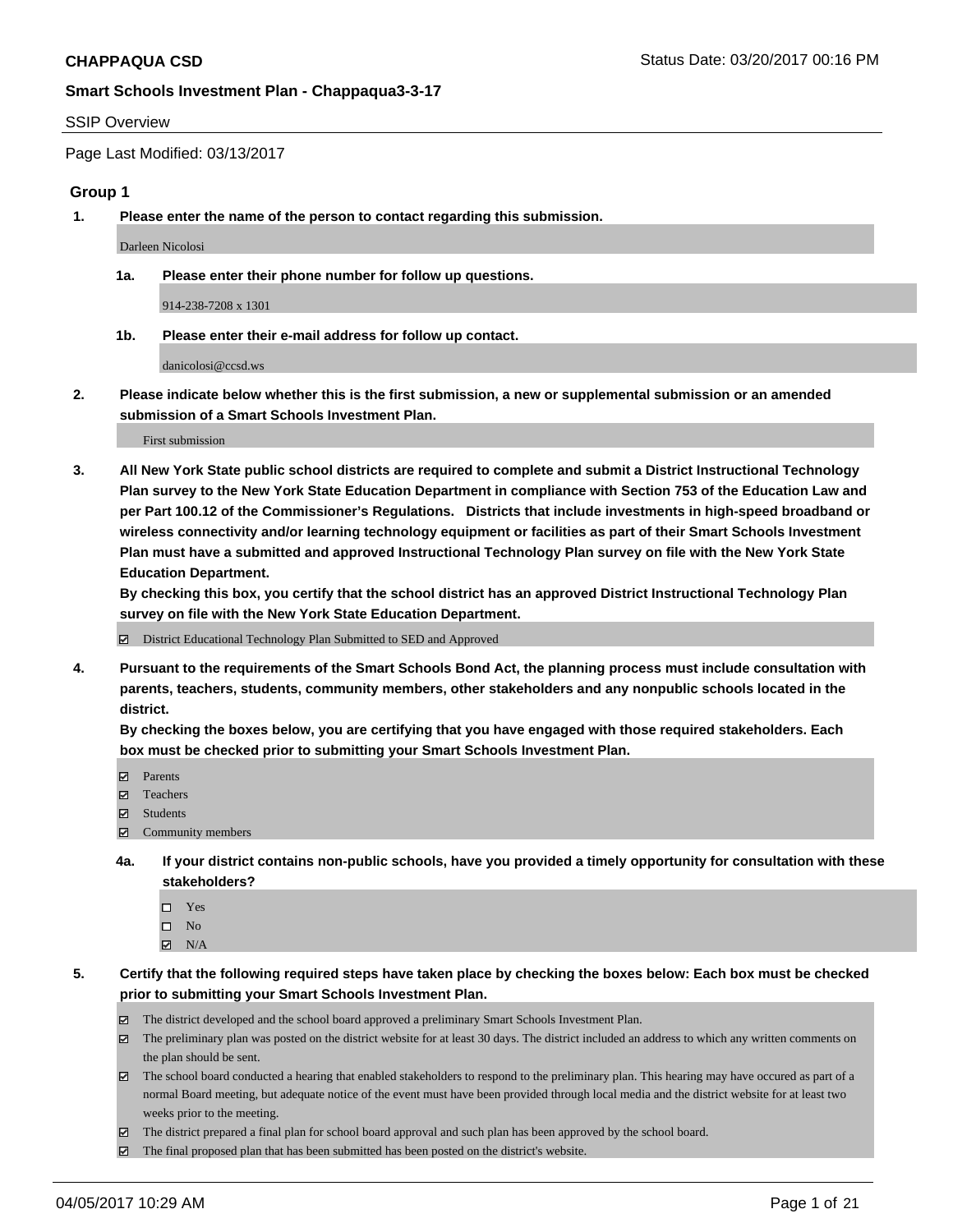### SSIP Overview

Page Last Modified: 03/13/2017

**5a. Please upload the proposed Smart Schools Investment Plan (SSIP) that was posted on the district's website, along with any supporting materials. Note that this should be different than your recently submitted Educational Technology Survey. The Final SSIP, as approved by the School Board, should also be posted on the website and remain there during the course of the projects contained therein.**

Smart Schools Bond Act Public Hearing 03-16-16.pdf

**5b. Enter the webpage address where the final Smart Schools Investment Plan is posted. The Plan should remain posted for the life of the included projects.**

http://www.ccsd.ws/files/news/smart%20schools%20bond%20act%20presentation%2001-22-16.pdf

**6. Please enter an estimate of the total number of students and staff that will benefit from this Smart Schools Investment Plan based on the cumulative projects submitted to date.**

4,200

**7. An LEA/School District may partner with one or more other LEA/School Districts to form a consortium to pool Smart Schools Bond Act funds for a project that meets all other Smart School Bond Act requirements. Each school district participating in the consortium will need to file an approved Smart Schools Investment Plan for the project and submit a signed Memorandum of Understanding that sets forth the details of the consortium including the roles of each respective district.**

 $\Box$  The district plans to participate in a consortium to partner with other school district(s) to implement a Smart Schools project.

**8. Please enter the name and 6-digit SED Code for each LEA/School District participating in the Consortium.**

| <b>Partner LEA/District</b> | <b>ISED BEDS Code</b> |
|-----------------------------|-----------------------|
| (No Response)               | (No Response)         |

**9. Please upload a signed Memorandum of Understanding with all of the participating Consortium partners.**

(No Response)

**10. Your district's Smart Schools Bond Act Allocation is:**

\$686,946

**11. Enter the budget sub-allocations by category that you are submitting for approval at this time. If you are not budgeting SSBA funds for a category, please enter 0 (zero.) If the value entered is \$0, you will not be required to complete that survey question.**

|                                              | Sub-        |
|----------------------------------------------|-------------|
|                                              | Allocations |
| <b>School Connectivity</b>                   | 7,869       |
| <b>Connectivity Projects for Communities</b> | 0           |
| <b>Classroom Technology</b>                  | 294,206     |
| Pre-Kindergarten Classrooms                  | 0           |
| Replace Transportable Classrooms             | 0           |
| <b>High-Tech Security Features</b>           | 151,000     |
| Totals:                                      | 453,075     |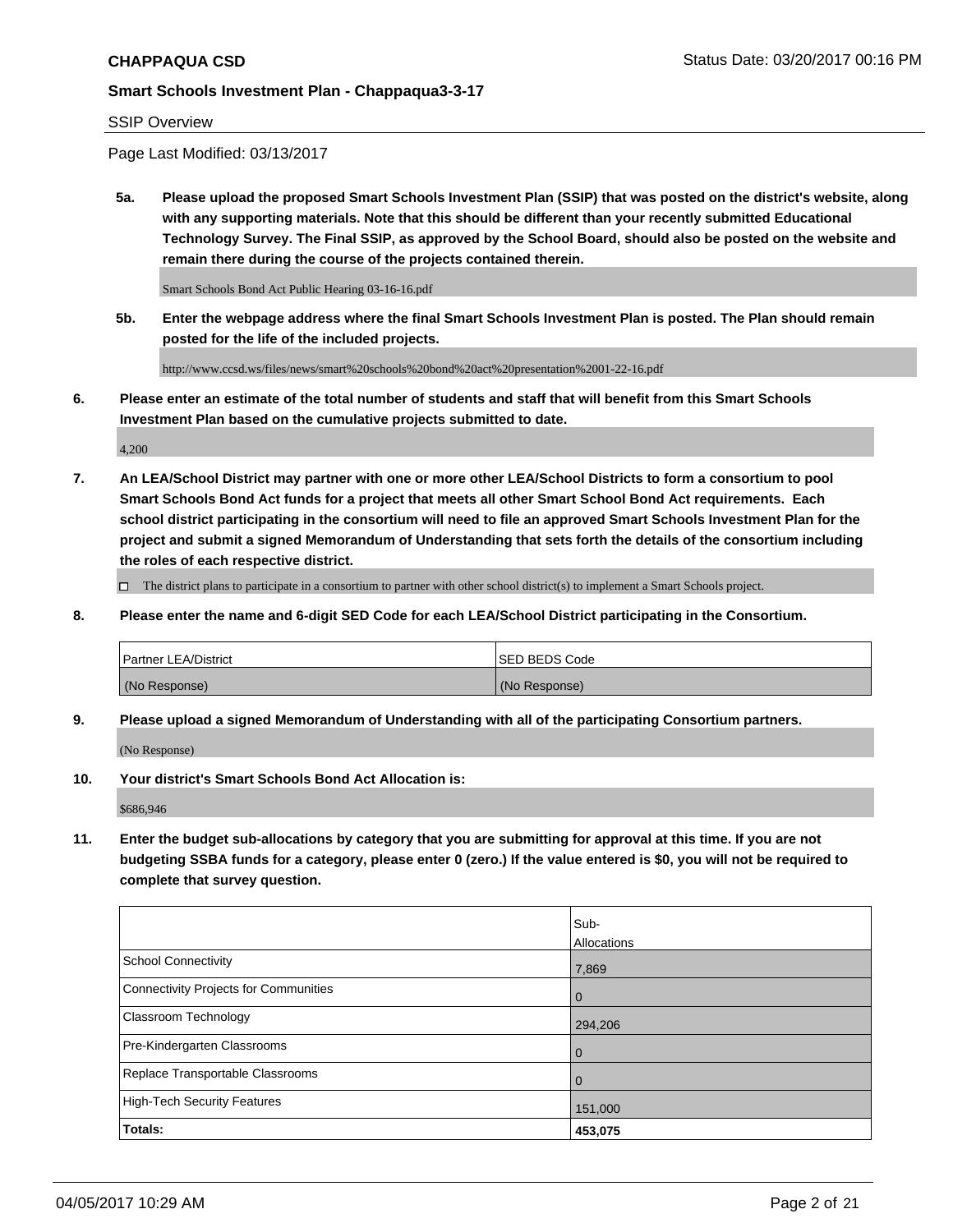## School Connectivity

Page Last Modified: 03/09/2017

# **Group 1**

- **1. In order for students and faculty to receive the maximum benefit from the technology made available under the Smart Schools Bond Act, their school buildings must possess sufficient connectivity infrastructure to ensure that devices can be used during the school day. Smart Schools Investment Plans must demonstrate that:**
	- **sufficient infrastructure that meets the Federal Communications Commission's 100 Mbps per 1,000 students standard currently exists in the buildings where new devices will be deployed, or**
	- **is a planned use of a portion of Smart Schools Bond Act funds, or**
	- **is under development through another funding source.**

**Smart Schools Bond Act funds used for technology infrastructure or classroom technology investments must increase the number of school buildings that meet or exceed the minimum speed standard of 100 Mbps per 1,000 students and staff within 12 months. This standard may be met on either a contracted 24/7 firm service or a "burstable" capability. If the standard is met under the burstable criteria, it must be:**

**1. Specifically codified in a service contract with a provider, and**

**2. Guaranteed to be available to all students and devices as needed, particularly during periods of high demand, such as computer-based testing (CBT) periods.**

**Please describe how your district already meets or is planning to meet this standard within 12 months of plan submission.**

The district currently exceeds the standard of 100 Mbps per 1,000 students. The district has 600 Mbps which exceeds the Connectivity Speed Calculator's calculation of 385Mbps based upon our district enrollment.

- **1a. If a district believes that it will be impossible to meet this standard within 12 months, it may apply for a waiver of this requirement, as described on the Smart Schools website. The waiver must be filed and approved by SED prior to submitting this survey.**
	- $\Box$  By checking this box, you are certifying that the school district has an approved waiver of this requirement on file with the New York State Education Department.
- **2. Connectivity Speed Calculator (Required)**

|                         | Number of<br>Students | Multiply by<br>100 Kbps | Divide by 1000 Current Speed<br>to Convert to<br>Reauired<br>Speed in Mb | lin Mb | Expected<br>Speed to be<br>Attained Within   Required<br>12 Months | Expected Date<br><b>When</b><br>Speed Will be<br>Met |
|-------------------------|-----------------------|-------------------------|--------------------------------------------------------------------------|--------|--------------------------------------------------------------------|------------------------------------------------------|
| <b>Calculated Speed</b> | 3,856                 | 385,600                 | 385.6                                                                    | 600Mb  | 600Mb                                                              | Current                                              |

# **3. Describe how you intend to use Smart Schools Bond Act funds for high-speed broadband and/or wireless connectivity projects in school buildings.**

We currently have wireless connectivity throughout our 6 school buildings. We plan to use a portion (\$7,869) of our Smart Bond funding to increase the density in our high school by adding additional access points to enhance throughput. The high school will add an additional 43 access points throughout the building. All additional access points will be connected to existing wiring in all of the buildings.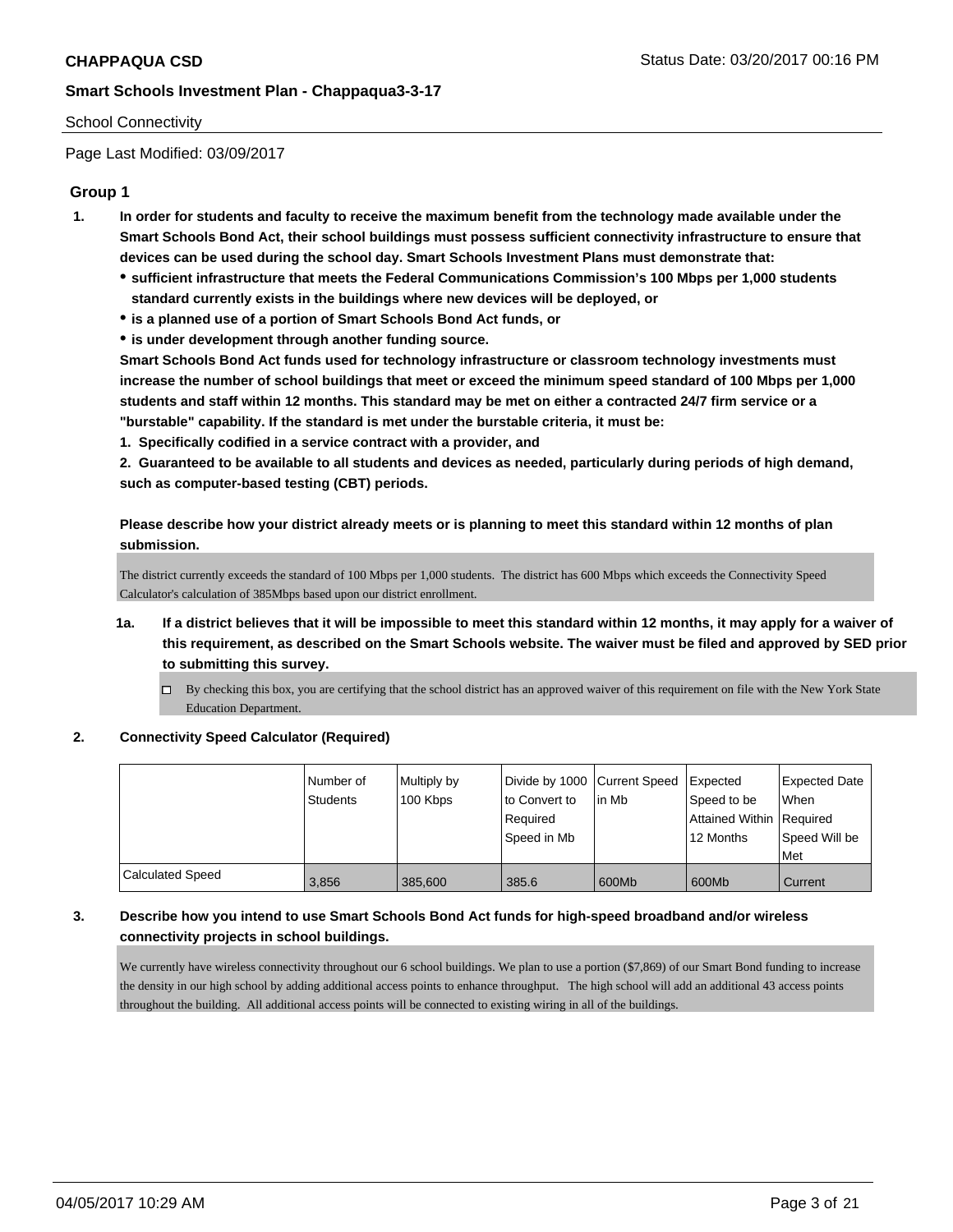#### School Connectivity

Page Last Modified: 03/09/2017

**4. Describe the linkage between the district's District Instructional Technology Plan and the proposed projects. (There should be a link between your response to this question and your response to Question 1 in Part E. Curriculum and Instruction "What are the district's plans to use digital connectivity and technology to improve teaching and learning?)**

Our Board of Education and district have collaboratively defined a strategic question in conjunction with the district's teaching and learning goals. Through our strategic question we want to highlight and emphasize the need for instruction that provides opportunities for students to think deeply, support their thinking, apply problem-solving skills, and actively participate in their learning as they acquire content knowledge. Therefore it is our goal to create active learning environments using technology in which learners are solving relevant, complex problems both individually and collaboratively using varied approaches. Additionally, through the use of collaborative web-based software applications our instructional strategies are defined to allow students to set their own learning goals while receiving ongoing feedback. Our instruction is supported by a district wide wireless infrastructure along with the deployment of mobile technology in all buildings. It is our plan to annually increase access and provide 1-1 computing for all students, and the wireless upgrades and additional laptops requested with our Smart Bond funds directly support our plan for increasing access for all students.

**5. If the district wishes to have students and staff access the Internet from wireless devices within the school building, or in close proximity to it, it must first ensure that it has a robust Wi-Fi network in place that has sufficient bandwidth to meet user demand.**

#### **Please describe how you have quantified this demand and how you plan to meet this demand.**

A wireless access vendor conducted a site survey throughout all of our 6 school buildings. The site survey was developed with current and future requirements which included having adequate throughput to support 1-1 classroom laptop initiatives. The survey included a plan for installing access points in strategic locations while taking into account existing wiring to minimize costs. The infrastructure is scalable, thus allowing us to upgrade the access points with the Smart Bond funding without disruption.

**6. As indicated on Page 5 of the guidance, the Office of Facilities Planning will have to conduct a preliminary review of all capital projects, including connectivity projects. Please indicate on a separate row each project number given to you by the Office of Facilities Planning.**

| <b>Project Number</b> |  |
|-----------------------|--|
|                       |  |
| 66-10-04-06-7-999-BA2 |  |

**7. Certain high-tech security and connectivity infrastructure projects may be eligible for an expedited review process as determined by the Office of Facilities Planning.**

#### **Was your project deemed eligible for streamlined review?**

Yes

**7a. Districts that choose the Streamlined Review Process will be required to certify that they have reviewed all installations with their licensed architect or engineer of record and provide that person's name and license number. The licensed professional must review the products and proposed method of installation prior to implementation and review the work during and after completion in order to affirm that the work was codecompliant, if requested.**

I certify that I have reviewed all installations with a licensed architect or engineer of record.

**8. Include the name and license number of the architect or engineer of record.**

| Name               | License Number |
|--------------------|----------------|
| <b>ERIK KAEYER</b> | 281791         |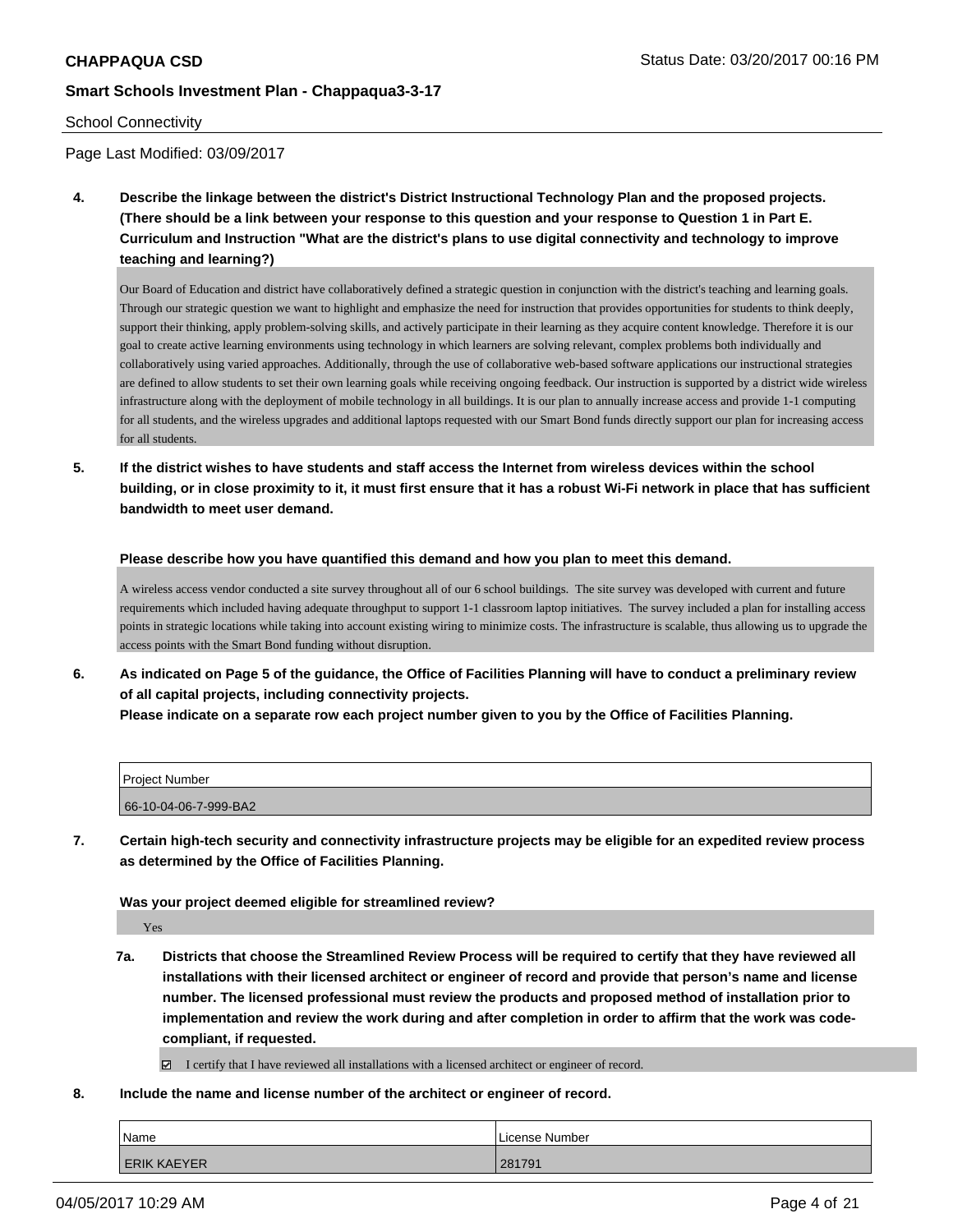# School Connectivity

Page Last Modified: 03/09/2017

**9. If you are submitting an allocation for School Connectivity complete this table. Note that the calculated Total at the bottom of the table must equal the Total allocation for this category that you entered in the SSIP Overview overall budget.** 

|                                            | Sub-          |
|--------------------------------------------|---------------|
|                                            | Allocation    |
| Network/Access Costs                       | 7,869         |
| <b>Outside Plant Costs</b>                 | (No Response) |
| School Internal Connections and Components | (No Response) |
| <b>Professional Services</b>               | (No Response) |
| Testing                                    | (No Response) |
| <b>Other Upfront Costs</b>                 | (No Response) |
| <b>Other Costs</b>                         | (No Response) |
| Totals:                                    | 7,869         |

**10. Please detail the type, quantity, per unit cost and total cost of the eligible items under each sub-category. This is especially important for any expenditures listed under the "Other" category. All expenditures must be eligible for tax-exempt financing to be reimbursed through the SSBA. Sufficient detail must be provided so that we can verify this is the case. If you have any questions, please contact us directly through smartschools@nysed.gov. NOTE: Wireless Access Points should be included in this category, not under Classroom Educational Technology, except those that will be loaned/purchased for nonpublic schools.**

| Select the allowable expenditure | Item to be purchased | Quantity | Cost per Item | <b>Total Cost</b> |
|----------------------------------|----------------------|----------|---------------|-------------------|
| type.                            |                      |          |               |                   |
| Repeat to add another item under |                      |          |               |                   |
| each type.                       |                      |          |               |                   |
| Network/Access Costs             | Access points        | 43       | 183           | 7,869             |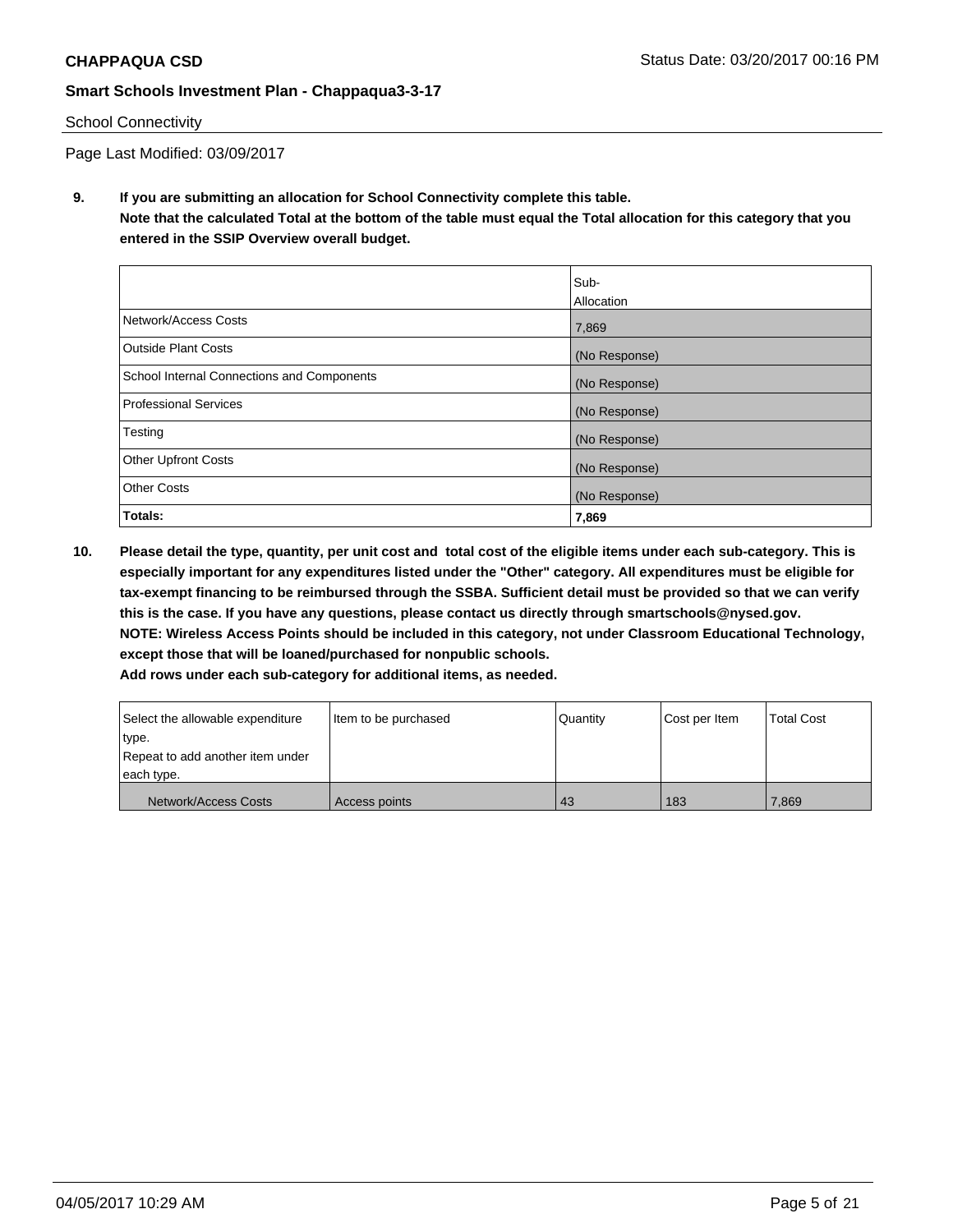Community Connectivity (Broadband and Wireless)

Page Last Modified: 03/09/2017

### **Group 1**

**1. Describe how you intend to use Smart Schools Bond Act funds for high-speed broadband and/or wireless connectivity projects in the community.**

(No Response)

**2. Please describe how the proposed project(s) will promote student achievement and increase student and/or staff access to the Internet in a manner that enhances student learning and/or instruction outside of the school day and/or school building.**

(No Response)

**3. Community connectivity projects must comply with all the necessary local building codes and regulations (building and related permits are not required prior to plan submission).**

 $\Box$  I certify that we will comply with all the necessary local building codes and regulations.

**4. Please describe the physical location of the proposed investment.**

(No Response)

**5. Please provide the initial list of partners participating in the Community Connectivity Broadband Project, along with their Federal Tax Identification (Employer Identification) number.**

| <b>Project Partners</b> | Federal ID#     |
|-------------------------|-----------------|
| (No Response)           | l (No Response) |

**6. If you are submitting an allocation for Community Connectivity, complete this table. Note that the calculated Total at the bottom of the table must equal the Total allocation for this category that you entered in the SSIP Overview overall budget.**

|                                    | Sub-Allocation |
|------------------------------------|----------------|
| Network/Access Costs               | (No Response)  |
| Outside Plant Costs                | (No Response)  |
| <b>Tower Costs</b>                 | (No Response)  |
| <b>Customer Premises Equipment</b> | (No Response)  |
| <b>Professional Services</b>       | (No Response)  |
| Testing                            | (No Response)  |
| <b>Other Upfront Costs</b>         | (No Response)  |
| <b>Other Costs</b>                 | (No Response)  |
| Totals:                            | 0              |

**7. Please detail the type, quantity, per unit cost and total cost of the eligible items under each sub-category. This is especially important for any expenditures listed under the "Other" category. All expenditures must be capital-bond eligible to be reimbursed through the SSBA. If you have any questions, please contact us directly through smartschools@nysed.gov.**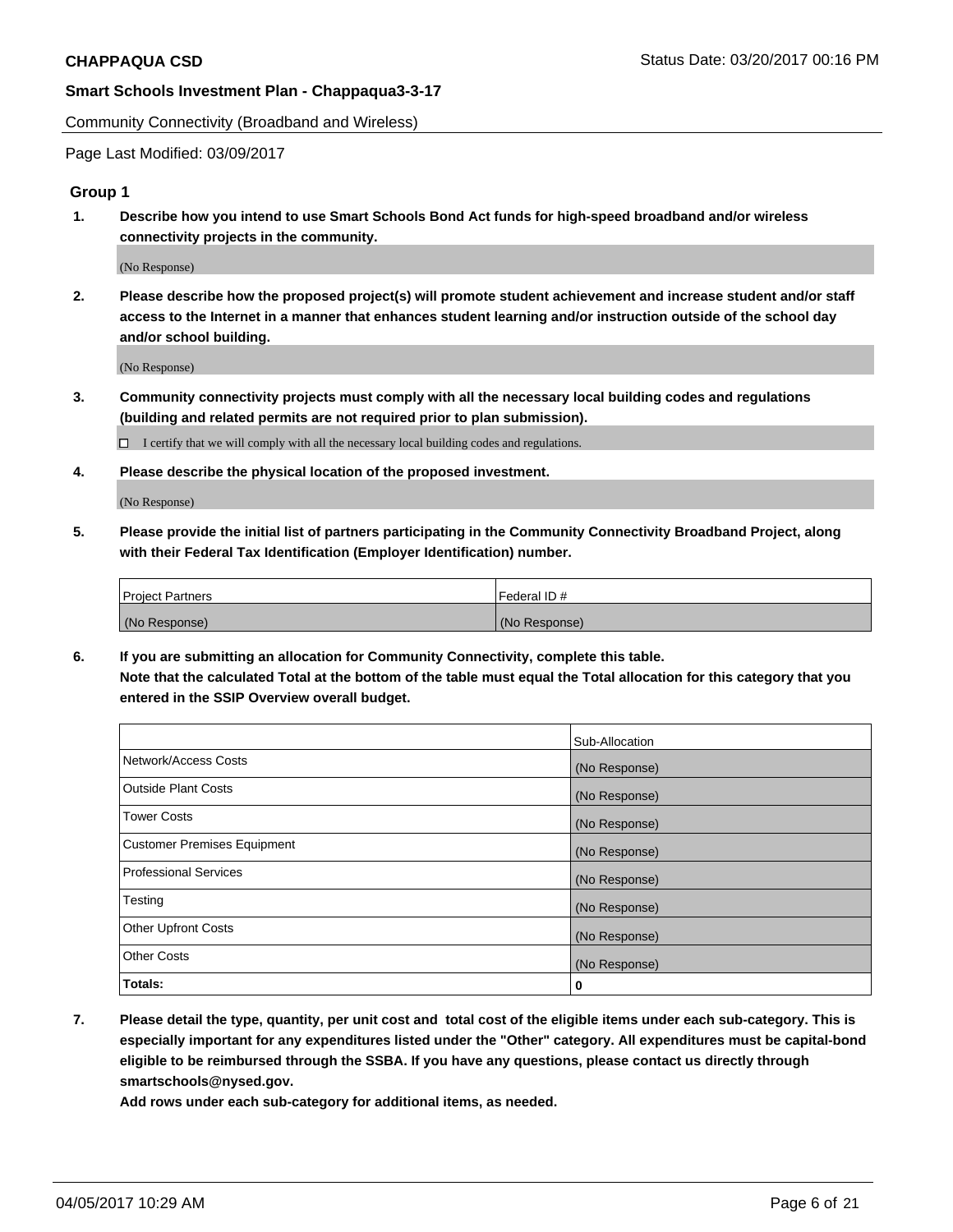Community Connectivity (Broadband and Wireless)

| Select the allowable expenditure | Item to be purchased | Quantity      | Cost per Item | <b>Total Cost</b> |
|----------------------------------|----------------------|---------------|---------------|-------------------|
| type.                            |                      |               |               |                   |
| Repeat to add another item under |                      |               |               |                   |
| each type.                       |                      |               |               |                   |
| (No Response)                    | (No Response)        | (No Response) | (No Response) | (No Response)     |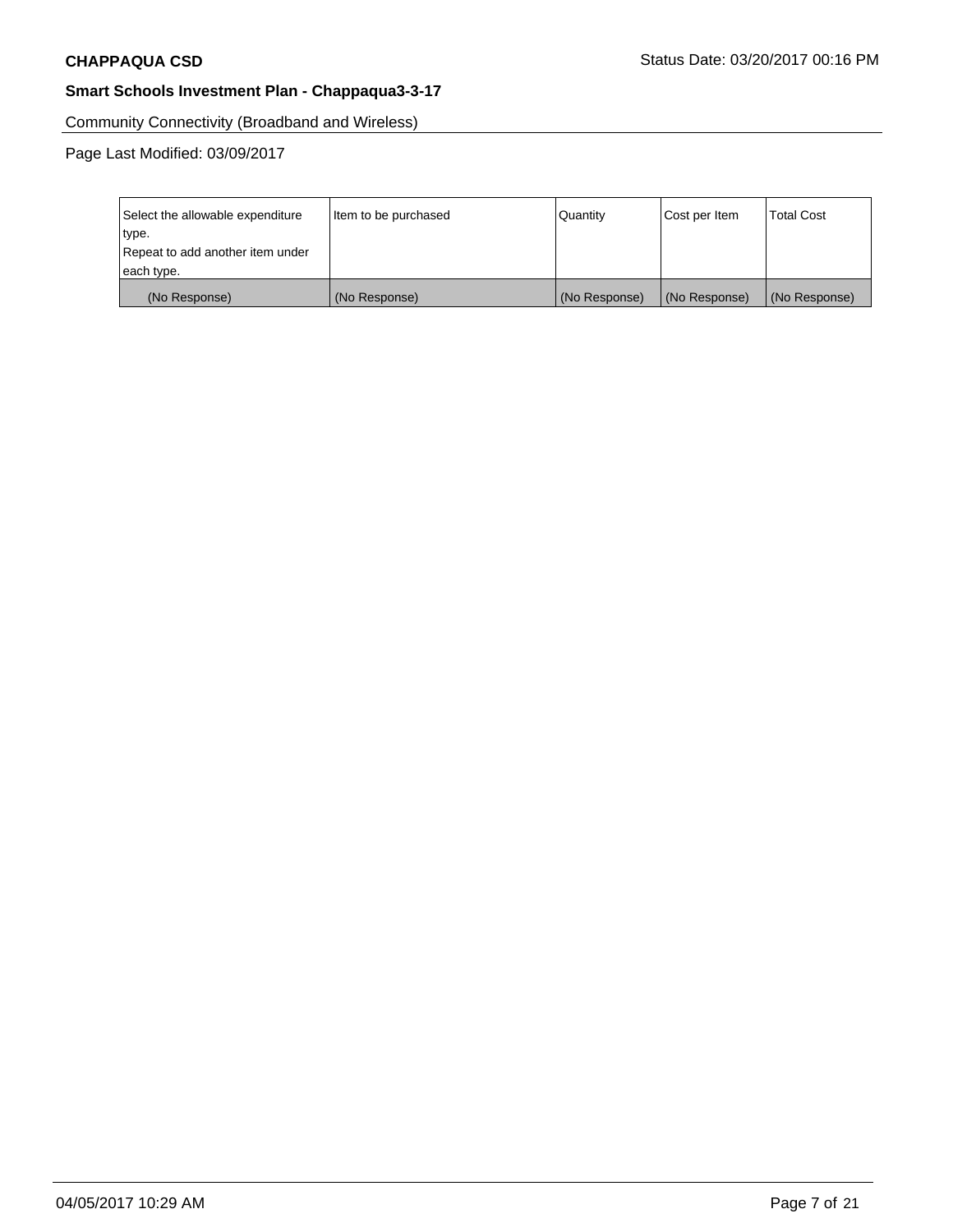### Classroom Learning Technology

Page Last Modified: 03/09/2017

# **Questions**

**1. In order for students and faculty to receive the maximum benefit from the technology made available under the Smart Schools Bond Act, their school buildings must possess sufficient connectivity infrastructure to ensure that devices can be used during the school day. Smart Schools Investment Plans must demonstrate that sufficient infrastructure that meets the Federal Communications Commission's 100 Mbps per 1,000 students standard currently exists in the buildings where new devices will be deployed, or is a planned use of a portion of Smart Schools Bond Act funds, or is under development through another funding source.**

**Smart Schools Bond Act funds used for technology infrastructure or classroom technology investments must increase the number of school buildings that meet or exceed the minimum speed standard of 100 Mbps per 1,000 students and staff within 12 months. This standard may be met on either a contracted 24/7 firm service or a "burstable" capability. If the standard is met under the burstable criteria, it must be:**

**1. Specifically codified in a service contract with a provider, and**

**2. Guaranteed to be available to all students and devices as needed, particularly during periods of high demand, such as computer-based testing (CBT) periods.**

**Please describe how your district already meets or is planning to meet this standard within 12 months of plan submission.**

The district currently exceeds the standard of 100 Mbps per 1,000 students. The district has 600 Mbps which exceeds the Connectivity Speed Calculator's calculation of 385Mbps based upon our district enrollment.

- **1a. If a district believes that it will be impossible to meet this standard within 12 months, it may apply for a waiver of this requirement, as described on the Smart Schools website. The waiver must be filed and approved by SED prior to submitting this survey.**
	- $\Box$  By checking this box, you are certifying that the school district has an approved waiver of this requirement on file with the New York State Education Department.

#### **2. Connectivity Speed Calculator (Required)**

|                  | l Number of<br>Students | Multiply by<br>100 Kbps | to Convert to | Divide by 1000 Current Speed Expected<br>l in Mb | Speed to be              | Expected Date<br>When |
|------------------|-------------------------|-------------------------|---------------|--------------------------------------------------|--------------------------|-----------------------|
|                  |                         |                         | Reauired      |                                                  | Attained Within Required |                       |
|                  |                         |                         | Speed in Mb   |                                                  | 12 Months                | Speed Will be<br>Met  |
| Calculated Speed | 3.856                   | 385,600                 | 385.6         | 600Mb                                            | 600Mb                    | Current               |

**3. If the district wishes to have students and staff access the Internet from wireless devices within the school building, or in close proximity to it, it must first ensure that it has a robust Wi-Fi network in place that has sufficient bandwidth to meet user demand.**

#### **Please describe how you have quantified this demand and how you plan to meet this demand.**

A wireless access vendor conducted a site survey throughout all of our 6 school buildings. The site survey was developed with current and future requirements which included having adequate throughput to support 1-1 classroom laptop initiatives. The survey included a plan for installing access points in strategic locations while taking into account existing wiring to minimize costs. The infrastructure is scalable, thus allowing us to upgrade the access points with the Smart Bond funding without disruption.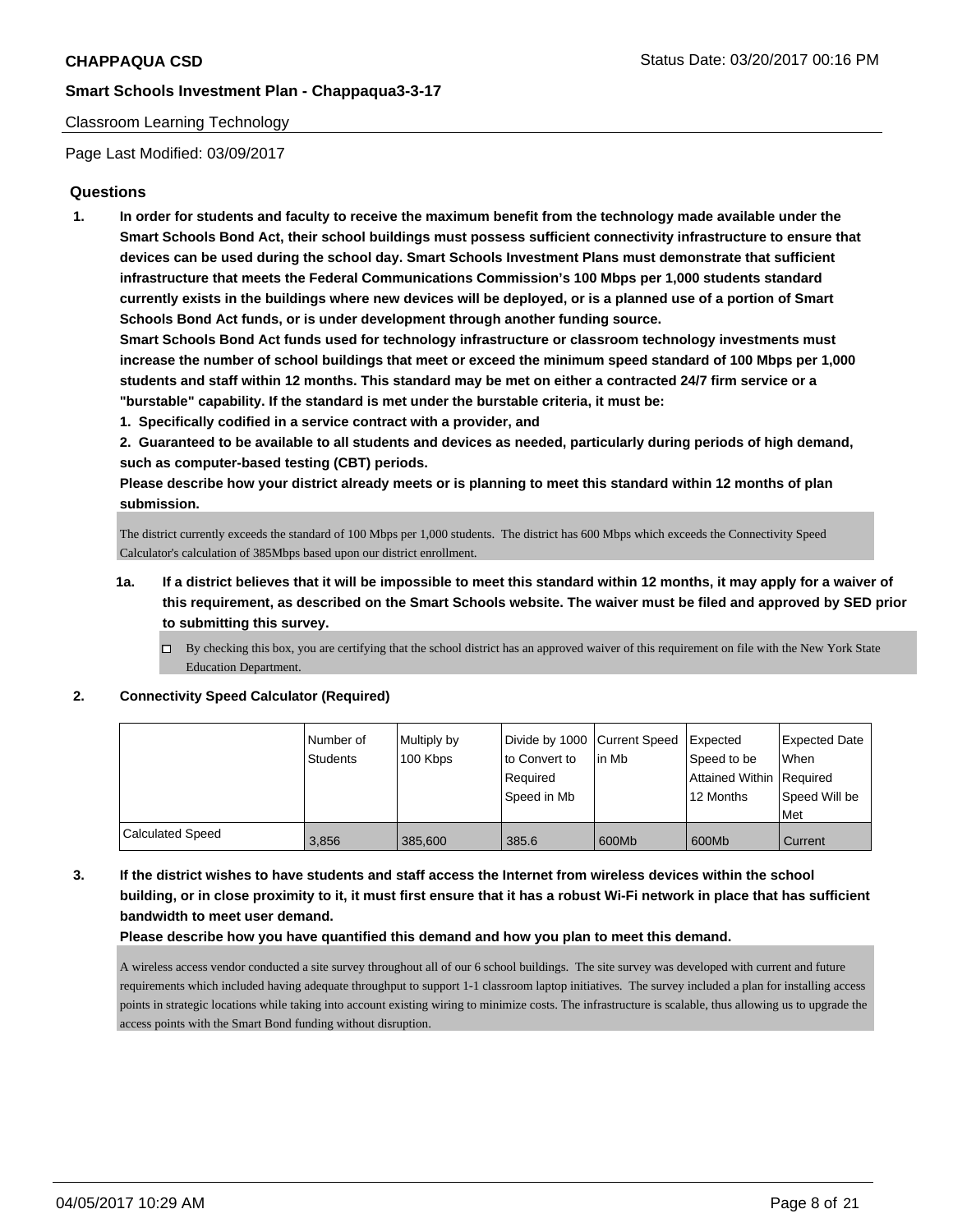#### Classroom Learning Technology

Page Last Modified: 03/09/2017

**4. All New York State public school districts are required to complete and submit an Instructional Technology Plan survey to the New York State Education Department in compliance with Section 753 of the Education Law and per Part 100.12 of the Commissioner's Regulations.**

**Districts that include educational technology purchases as part of their Smart Schools Investment Plan must have a submitted and approved Instructional Technology Plan survey on file with the New York State Education Department.**

- By checking this box, you are certifying that the school district has an approved Instructional Technology Plan survey on file with the New York State Education Department.
- **5. Describe the devices you intend to purchase and their compatibility with existing or planned platforms or systems. Specifically address the adequacy of each facility's electrical, HVAC and other infrastructure necessary to install and support the operation of the planned technology.**

We are planning to purchase 473 Lenovo 11e Windows 10 laptops with touch screen capability in our first smart bond submission. The laptops will be placed in classrooms throughout the district. We have evaluated and confirmed that sufficient electrical power is available and will not pose any challenges to our existing HVAC systems. Our existing network infrastructure is already prepared to handle the new devices.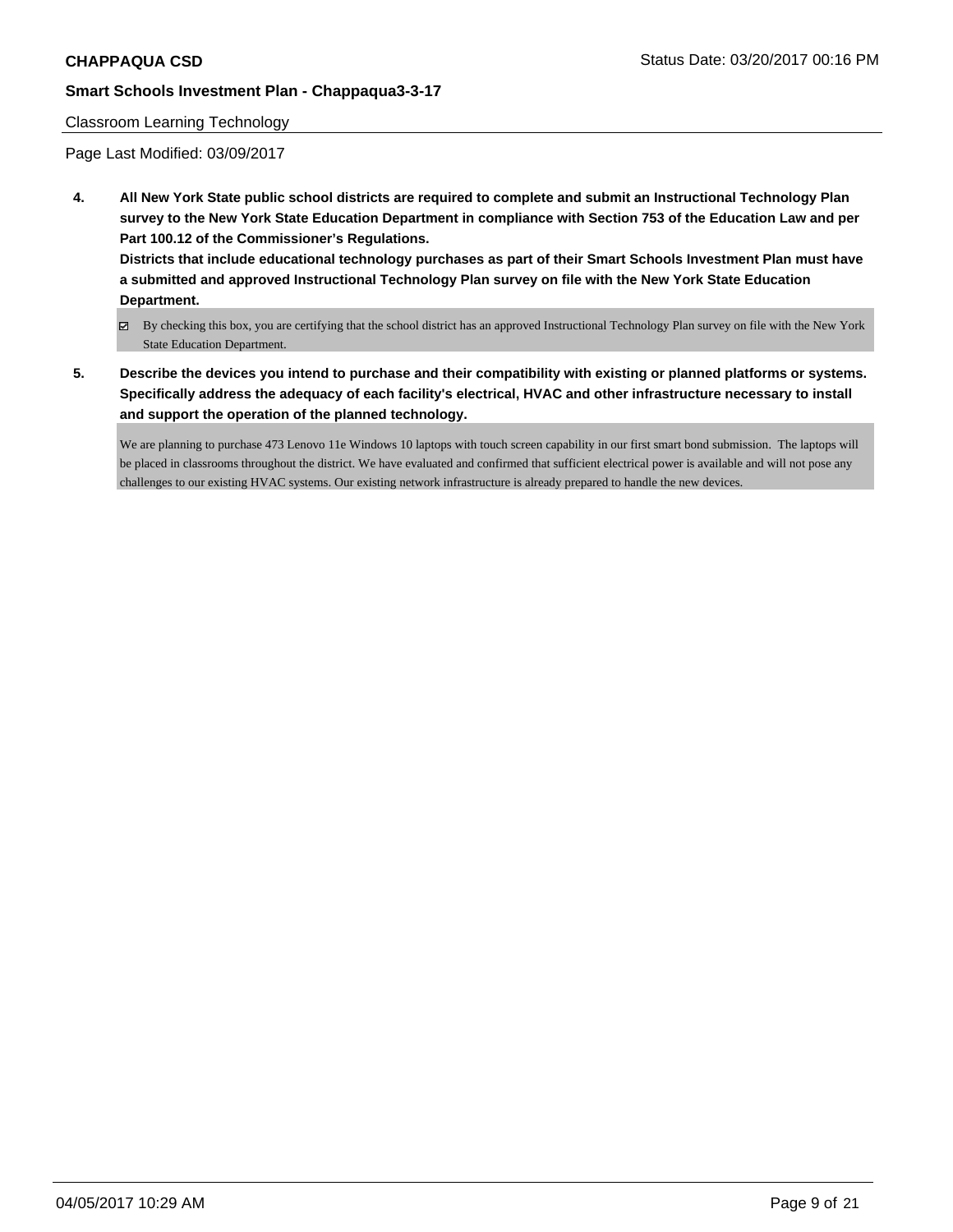#### Classroom Learning Technology

Page Last Modified: 03/09/2017

- **6. Describe how the proposed technology purchases will:**
	- **> enhance differentiated instruction;**
	- **> expand student learning inside and outside the classroom;**
	- **> benefit students with disabilities and English language learners; and**
	- **> contribute to the reduction of other learning gaps that have been identified within the district.**

**The expectation is that districts will place a priority on addressing the needs of students who struggle to succeed in a rigorous curriculum. Responses in this section should specifically address this concern and align with the district's Instructional Technology Plan (in particular Question 2 of E. Curriculum and Instruction: "Does the district's instructional technology plan address the needs of students with disabilities to ensure equitable access to instruction, materials and assessments?" and Question 3 of the same section: "Does the district's instructional technology plan address the provision of assistive technology specifically for students with disabilities to ensure access to and participation in the general curriculum?"**

The Director of Special Education and the Director of Technology meet periodically during the year, as well as attend external workshops together to co-construct the assistive technology plan for our inclusive district. Additionally special education teachers meet with both directors to discuss student requirements as well as contribute to the overall assistive technology plan. Classroom and special education teachers work with technology support staff to ensure that instructional requirements are outlined and specified and differentiated instructional strategies are included across all curricular components. A district Assistive Technology committee co-facilitated by the Director of Special Education and the Director of Technology meets periodically throughout the year to assess the needs of our students with disabilities. Additionally, a parent committee for students with disabilities also meets periodically during the school year in conjunction with district staff to address and support student requirements and to enhance the home school connection. The laptop purchases from the smart schools bond will provide access to the appropriate educational materials and resources for general education students, students with disabilities and English language learners.

Instruction for ELL students will include resources on the laptops that will target instruction for students based on their level of proficiency in the new language. Literacy programs and skill development will be aligned with the students' levels of language progression and instruction will be anchored by using research-based practices including multimedia, visuals and graphic organizers. For example, the multimedia program Wixie, will be used for reading, writing and listening centered activities. Vocabulary development and comprehension will also be supported through the use of visuals significantly aligned to the linguistic demands of learning a new language.

Students with disabilities will be supported through the use of various software resources aligned with the students developmental levels. Programs with multimedia components including audio and video will be used to develop skills as well as reinforce previously learned skills. Adaptive software will provide opportunities for skill progression and differentiation. Basic word processing will also assist with the writing process.

General education students will benefit as a result of the ability to easily differentiate instruction based upon their levels of proficiency. Additionally, the laptops will provide opportunities for students to become actively engaged in the learning process through research, collaboration and deep immersion in the problem solving process.

The district has not identified a specific learning gap, but having increased access to laptops will help close the learning gaps for all students because the laptops enable teachers to create customized learning environments through the use of various technologies.

# **7. Where appropriate, describe how the proposed technology purchases will enhance ongoing communication with parents and other stakeholders and help the district facilitate technology-based regional partnerships, including distance learning and other efforts.**

The 473 classroom laptops that we are purchasing with our first smart bond submission will support and provide classroom distance learning opportunities. The laptops are equipped with webcams and software to facilitate the connections. Distance learning opportunities can include video conferences with external experts and schools that provide authentic real world learning opportunities. Examples include connections with students on a reservation in New Mexico, Scientists conducting an autopsy in which students become active participants in determining the cause of death and learning about the Iditarod Sled Race, with regular updates during the race, musher biographies, and educational links. Increased mobile access will allow this type of authentic learning to occur more often and easily be integrated into the curriculum without the need for setting up additional hardware and software.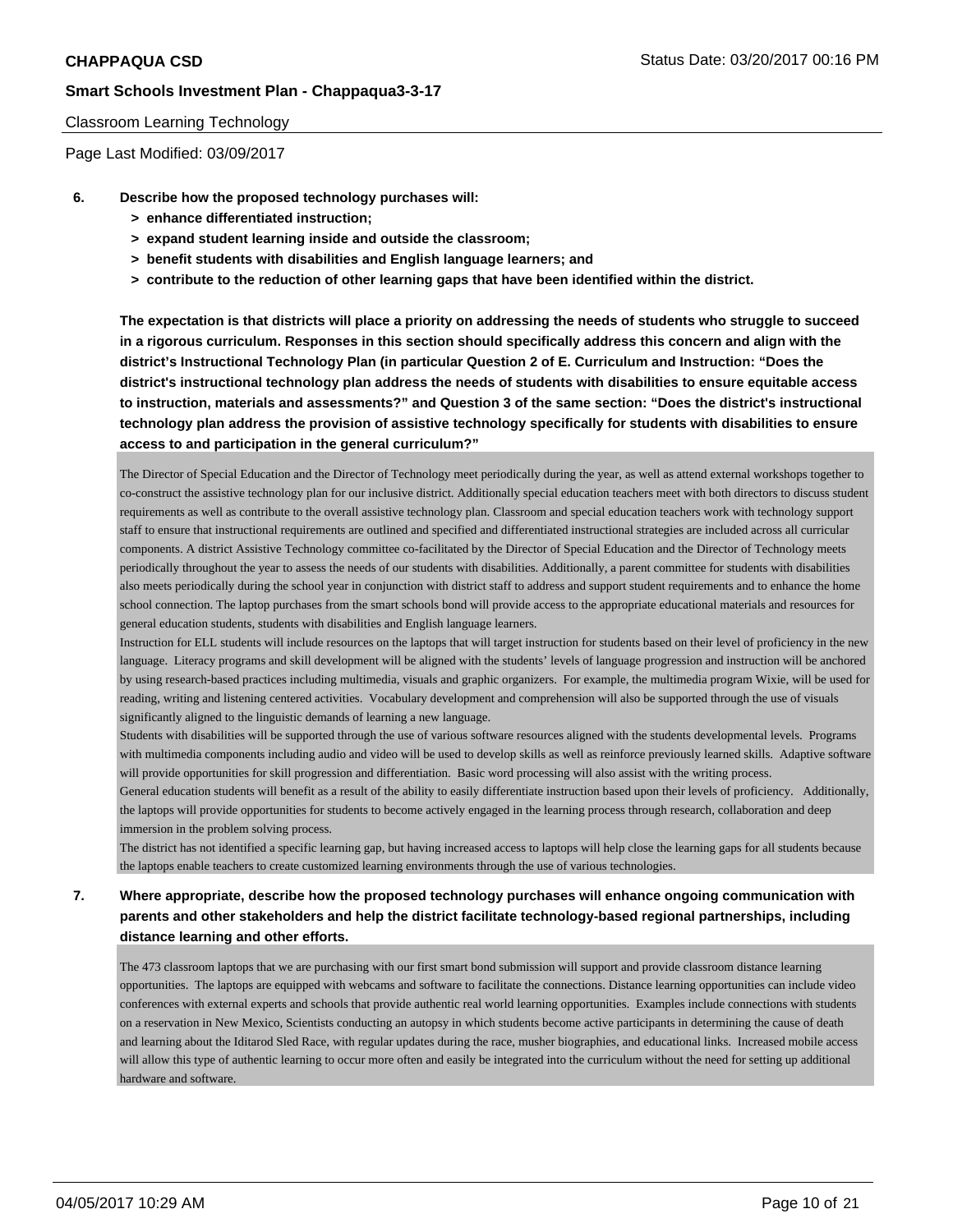#### Classroom Learning Technology

Page Last Modified: 03/09/2017

**8. Describe the district's plan to provide professional development to ensure that administrators, teachers and staff can employ the technology purchased to enhance instruction successfully.**

**Note: This response should be aligned and expanded upon in accordance with your district's response to Question 1 of F. Professional Development of your Instructional Technology Plan: "Please provide a summary of professional development offered to teachers and staff, for the time period covered by this plan, to support technology to enhance teaching and learning. Please include topics, audience and method of delivery within your summary."**

The district has an extensive professional development program for all staff members which includes learning teams, inservice workshop offerings throughout the year, summer workshops, and 4 teacher research cohorts that study and implement new instructional approaches in their classrooms based upon an action research model. Instructional technology coaches at each level also support a classroom based coaching model which supports planning and co-teaching with classroom teachers.

#### **Upcoming Summer 2016 Offerings**

- Technology Forum Three sessions of on-site two-day workshops have been offered in July, August and September for teachers in 2015-16 school year, and two sessions are again scheduled for July and August 2016. Topics included: Google, LMS (Canvas), Laptop bootcamp, Microsoft products, Adobe products, library databases, SMART notebook, Schoolworld (hosted web software for teacher webpages), file management, Student Management System (Infinite Campus), Math In Focus (K-5 Math Curriculum), Digital Imaging Basics
- Advanced Technolgy Fellows Cohort of 18 teachers researching how technology can support and enhance active learning environments, including a two-day summer 2015 workshop and a two day summer 2016 workshop in conjunction with various support structures planned during the two year term.
- TARP Summer Institute Teacher Action Research 2 year cohort
- Innovation Fellows 2 year cohort
- Collaborative Teaching Fellows 2 year cohort
- K-12 Maker-STEAM Colllaborative
- Writers Camp
- In-service offerings various courses offered for teachers in the summer and throughout the year covering all components of our instructional program including: Google, Canvas (LMS), Smartboard Lesson Building, Math In Focus (K-5 Math Curriculum), Word Study Institute

**9. Districts must contact the SUNY/CUNY teacher preparation program that supplies the largest number of the district's new teachers to request advice on innovative uses and best practices at the intersection of pedagogy and educational technology.**

- $\boxtimes$  By checking this box, you certify that you have contacted the SUNY/CUNY teacher preparation program that supplies the largest number of your new teachers to request advice on these issues.
- **9a. Please enter the name of the SUNY or CUNY Institution that you contacted.**

SUNY New Paltz

**9b. Enter the primary Institution phone number.**

845-257-7869

**9c. Enter the name of the contact person with whom you consulted and/or will be collaborating with on innovative uses of technology and best practices.**

Kiersten Greene

**10. A district whose Smart Schools Investment Plan proposes the purchase of technology devices and other hardware must account for nonpublic schools in the district.**

**Are there nonpublic schools within your school district?**

Yes

 $\boxtimes$  No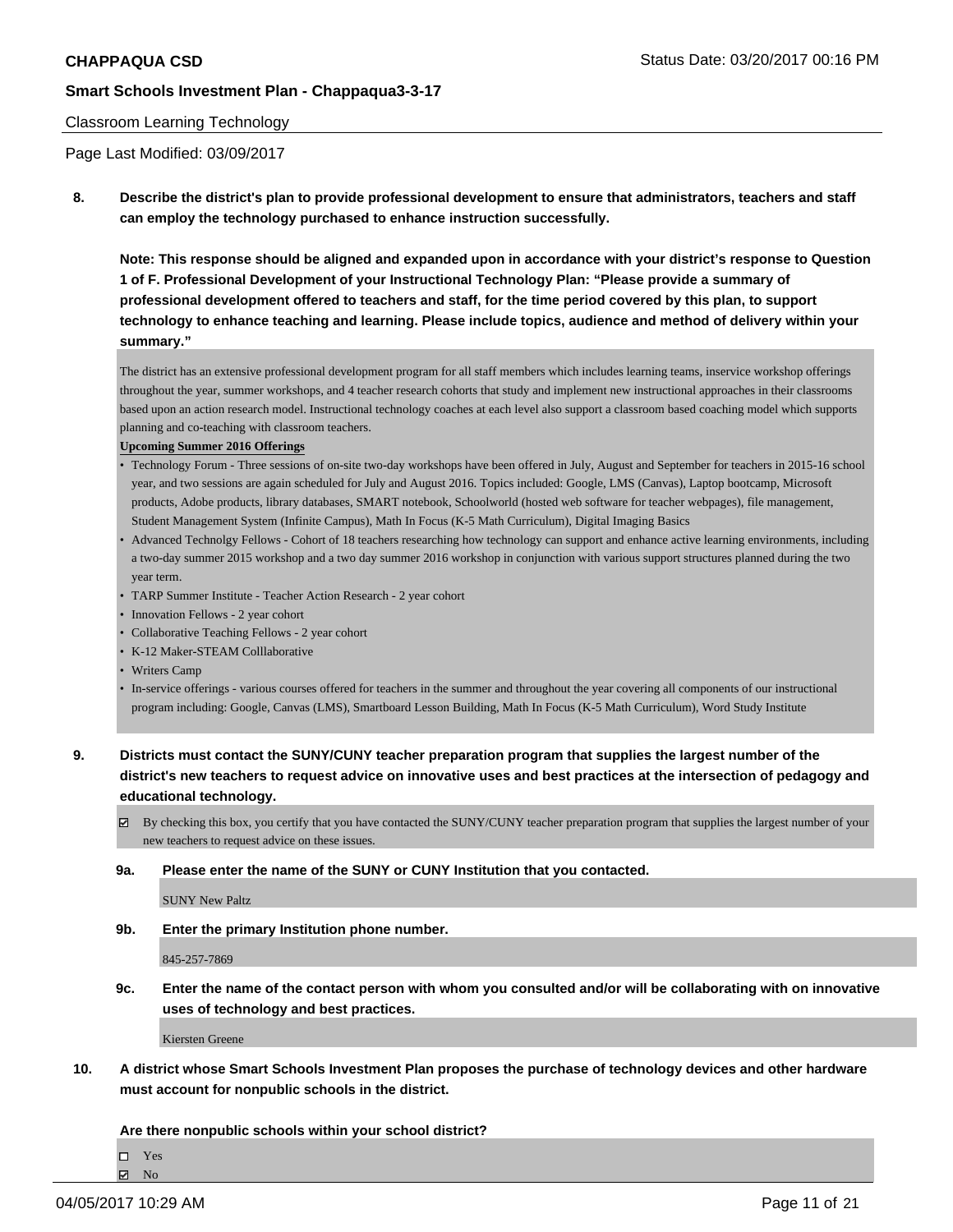### Classroom Learning Technology

Page Last Modified: 03/09/2017

## **11. Nonpublic Classroom Technology Loan Calculator**

**The Smart Schools Bond Act provides that any Classroom Learning Technology purchases made using Smart Schools funds shall be lent, upon request, to nonpublic schools in the district. However, no school district shall be required to loan technology in amounts greater than the total obtained and spent on technology pursuant to the Smart Schools Bond Act and the value of such loan may not exceed the total of \$250 multiplied by the nonpublic school enrollment in the base year at the time of enactment.**

**See:**

**http://www.p12.nysed.gov/mgtserv/smart\_schools/docs/Smart\_Schools\_Bond\_Act\_Guidance\_04.27.15\_Final.pdf.**

|                                         | 1. Classroom<br>Technology<br>Sub-allocation | l 2. Public<br>l Enrollment<br>$(2014 - 15)$ | l 3. Nonpublic<br>Enrollment<br>(2014-15) | 4. Sum of<br>Public and<br>l Nonpublic<br>Enrollment                                          | 15. Total Per<br>Pupil Sub-<br>allocation | 6. Total<br>Nonpublic Loan<br>Amount |
|-----------------------------------------|----------------------------------------------|----------------------------------------------|-------------------------------------------|-----------------------------------------------------------------------------------------------|-------------------------------------------|--------------------------------------|
| Calculated Nonpublic Loan<br>l Amount i |                                              |                                              |                                           | (No Response)   (No Response)   (No Response)   (No Response)   (No Response)   (No Response) |                                           |                                      |

**12. To ensure the sustainability of technology purchases made with Smart Schools funds, districts must demonstrate a long-term plan to maintain and replace technology purchases supported by Smart Schools Bond Act funds. This sustainability plan shall demonstrate a district's capacity to support recurring costs of use that are ineligible for Smart Schools Bond Act funding such as device maintenance, technical support, Internet and wireless fees, maintenance of hotspots, staff professional development, building maintenance and the replacement of incidental items. Further, such a sustainability plan shall include a long-term plan for the replacement of purchased devices and equipment at the end of their useful life with other funding sources.**

 $\boxtimes$  By checking this box, you certify that the district has a sustainability plan as described above.

**13. Districts must ensure that devices purchased with Smart Schools Bond funds will be distributed, prepared for use, maintained and supported appropriately. Districts must maintain detailed device inventories in accordance with generally accepted accounting principles.**

 $\boxtimes$  By checking this box, you certify that the district has a distribution and inventory management plan and system in place.

**14. If you are submitting an allocation for Classroom Learning Technology complete this table. Note that the calculated Total at the bottom of the table must equal the Total allocation for this category that you entered in the SSIP Overview overall budget.**

| <b>Totals:</b>          | 294,206        |
|-------------------------|----------------|
| <b>Other Costs</b>      | (No Response)  |
| <b>Tablet Computers</b> | (No Response)  |
| <b>Laptop Computers</b> | 294,206        |
| Desktop Computers       | (No Response)  |
| Computer Servers        | (No Response)  |
| Interactive Whiteboards | (No Response)  |
|                         | Sub-Allocation |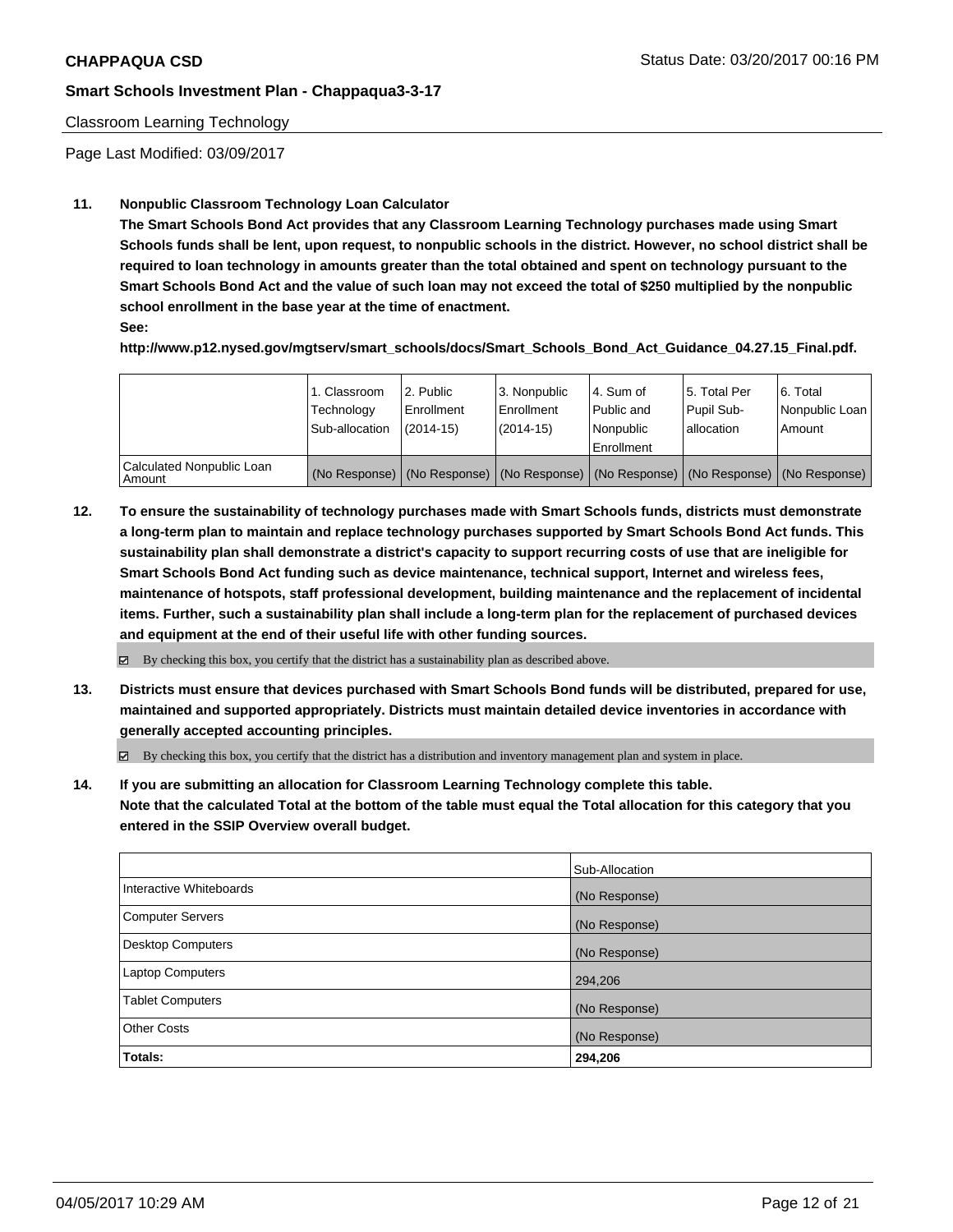#### Classroom Learning Technology

Page Last Modified: 03/09/2017

**15. Please detail the type, quantity, per unit cost and total cost of the eligible items under each sub-category. This is especially important for any expenditures listed under the "Other" category. All expenditures must be capital-bond eligible to be reimbursed through the SSBA. If you have any questions, please contact us directly through smartschools@nysed.gov.**

**Please specify in the "Item to be Purchased" field which specific expenditures and items are planned to meet the district's nonpublic loan requirement, if applicable.**

**NOTE: Wireless Access Points that will be loaned/purchased for nonpublic schools should ONLY be included in this category, not under School Connectivity, where public school districts would list them. Add rows under each sub-category for additional items, as needed.**

| Select the allowable expenditure | I Item to be Purchased | Quantity | Cost per Item | <b>Total Cost</b> |
|----------------------------------|------------------------|----------|---------------|-------------------|
| type.                            |                        |          |               |                   |
| Repeat to add another item under |                        |          |               |                   |
| each type.                       |                        |          |               |                   |
| <b>Laptop Computers</b>          | Lenovo 11e Yoga        | 473      | 622           | 294,206           |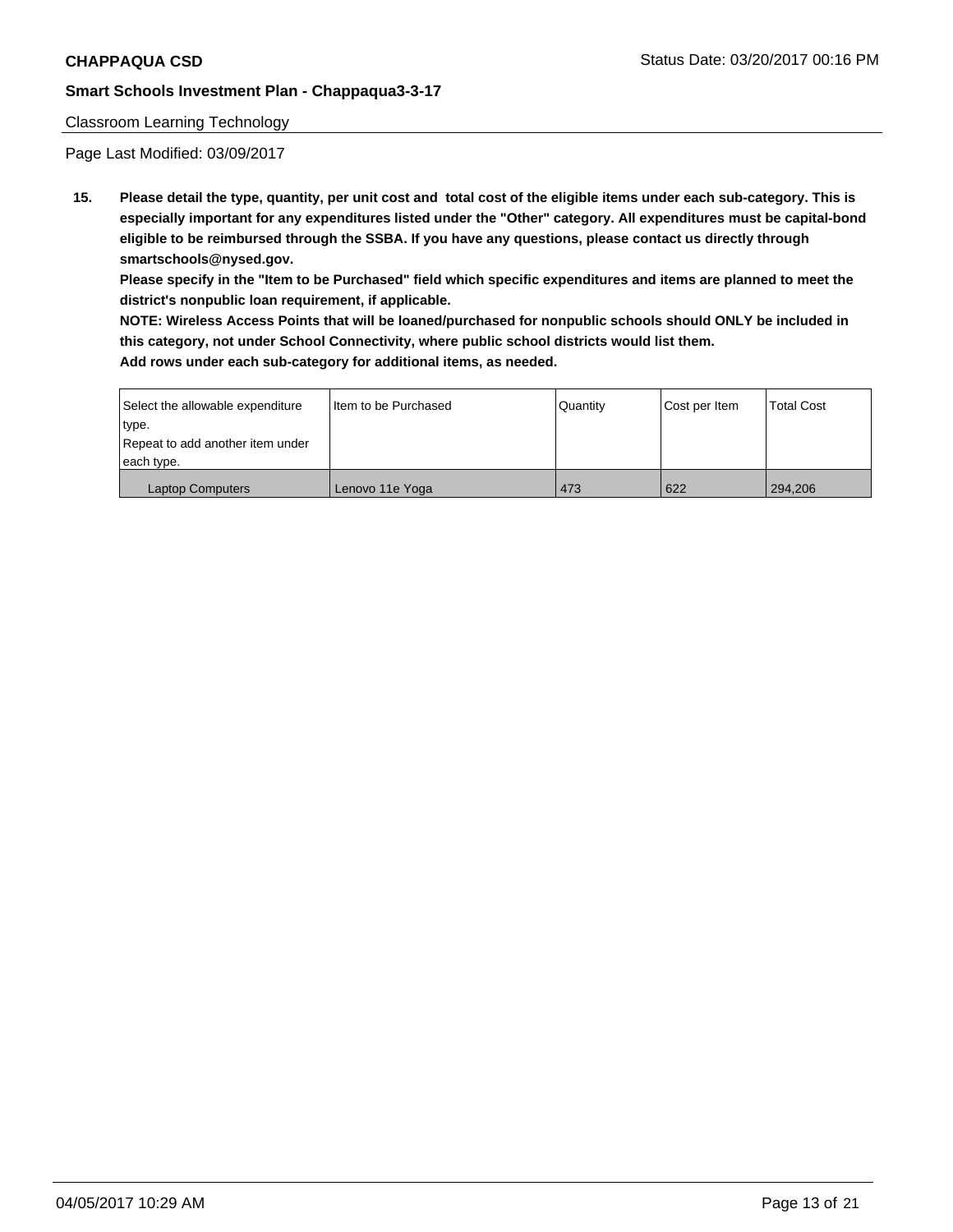#### Pre-Kindergarten Classrooms

Page Last Modified: 03/09/2017

#### **Group 1**

**1. Provide information regarding how and where the district is currently serving pre-kindergarten students and justify the need for additional space with enrollment projections over 3 years.**

(No Response)

- **2. Describe the district's plan to construct, enhance or modernize education facilities to accommodate prekindergarten programs. Such plans must include:**
	- **Specific descriptions of what the district intends to do to each space;**
	- **An affirmation that pre-kindergarten classrooms will contain a minimum of 900 square feet per classroom;**
	- **The number of classrooms involved;**
	- **The approximate construction costs per classroom; and**
	- **Confirmation that the space is district-owned or has a long-term lease that exceeds the probable useful life of the improvements.**

(No Response)

**3. Smart Schools Bond Act funds may only be used for capital construction costs. Describe the type and amount of additional funds that will be required to support ineligible ongoing costs (e.g. instruction, supplies) associated with any additional pre-kindergarten classrooms that the district plans to add.**

(No Response)

**4. All plans and specifications for the erection, repair, enlargement or remodeling of school buildings in any public school district in the State must be reviewed and approved by the Commissioner. Districts that plan capital projects using their Smart Schools Bond Act funds will undergo a Preliminary Review Process by the Office of Facilities Planning.**

**Please indicate on a separate row each project number given to you by the Office of Facilities Planning.**

| <b>Project Number</b> |  |
|-----------------------|--|
| (No Response)         |  |

**5. If you have made an allocation for Pre-Kindergarten Classrooms, complete this table. Note that the calculated Total at the bottom of the table must equal the Total allocation for this category that you entered in the SSIP Overview overall budget.**

| Totals:                                  | 0              |
|------------------------------------------|----------------|
| Other Costs                              | (No Response)  |
| Enhance/Modernize Educational Facilities | (No Response)  |
| Construct Pre-K Classrooms               | (No Response)  |
|                                          | Sub-Allocation |

**6. Please detail the type, quantity, per unit cost and total cost of the eligible items under each sub-category. This is especially important for any expenditures listed under the "Other" category. All expenditures must be capital-bond eligible to be reimbursed through the SSBA. If you have any questions, please contact us directly through smartschools@nysed.gov.**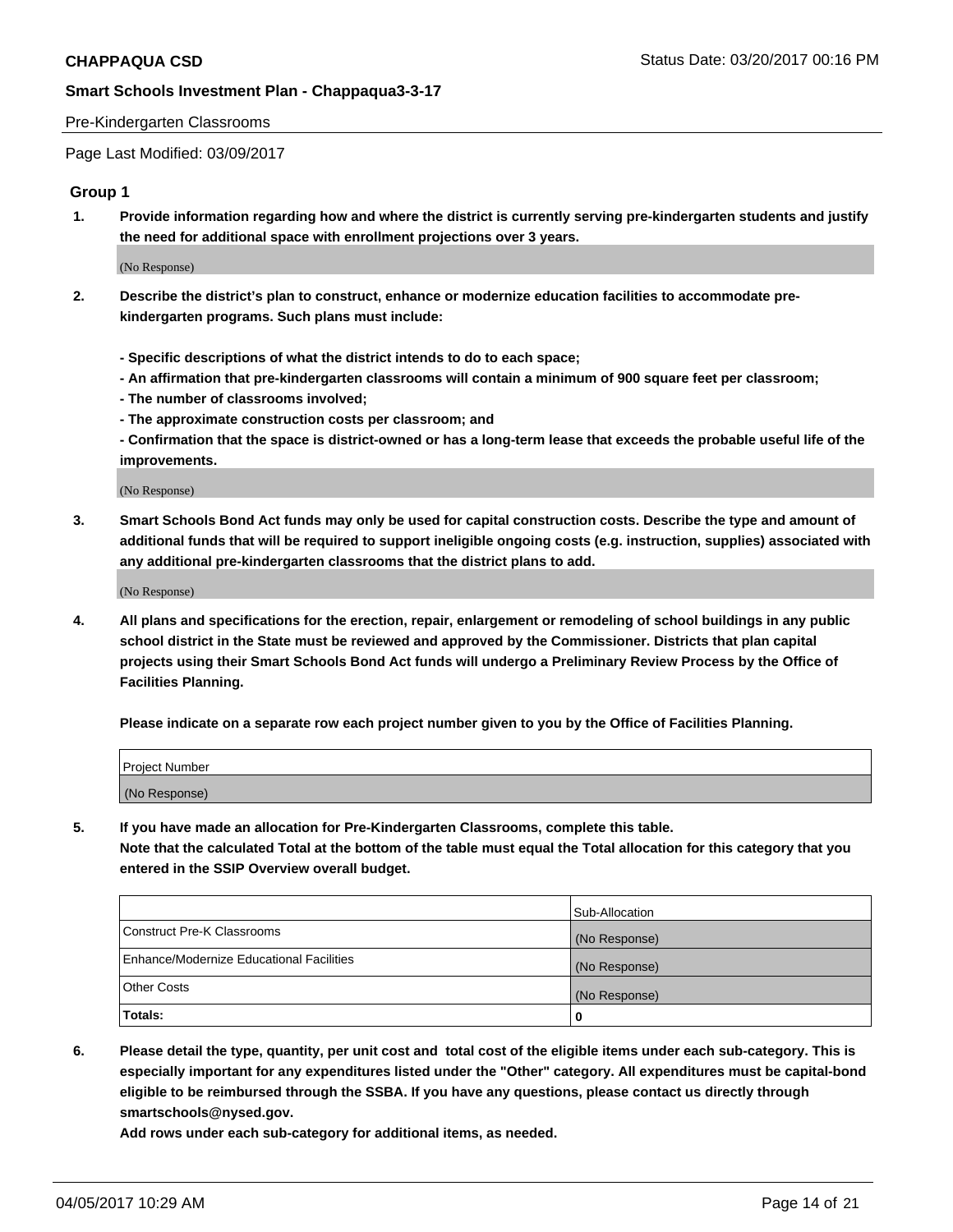# Pre-Kindergarten Classrooms

| Select the allowable expenditure | Item to be purchased | Quantity      | Cost per Item | <b>Total Cost</b> |
|----------------------------------|----------------------|---------------|---------------|-------------------|
| type.                            |                      |               |               |                   |
| Repeat to add another item under |                      |               |               |                   |
| each type.                       |                      |               |               |                   |
| (No Response)                    | (No Response)        | (No Response) | (No Response) | (No Response)     |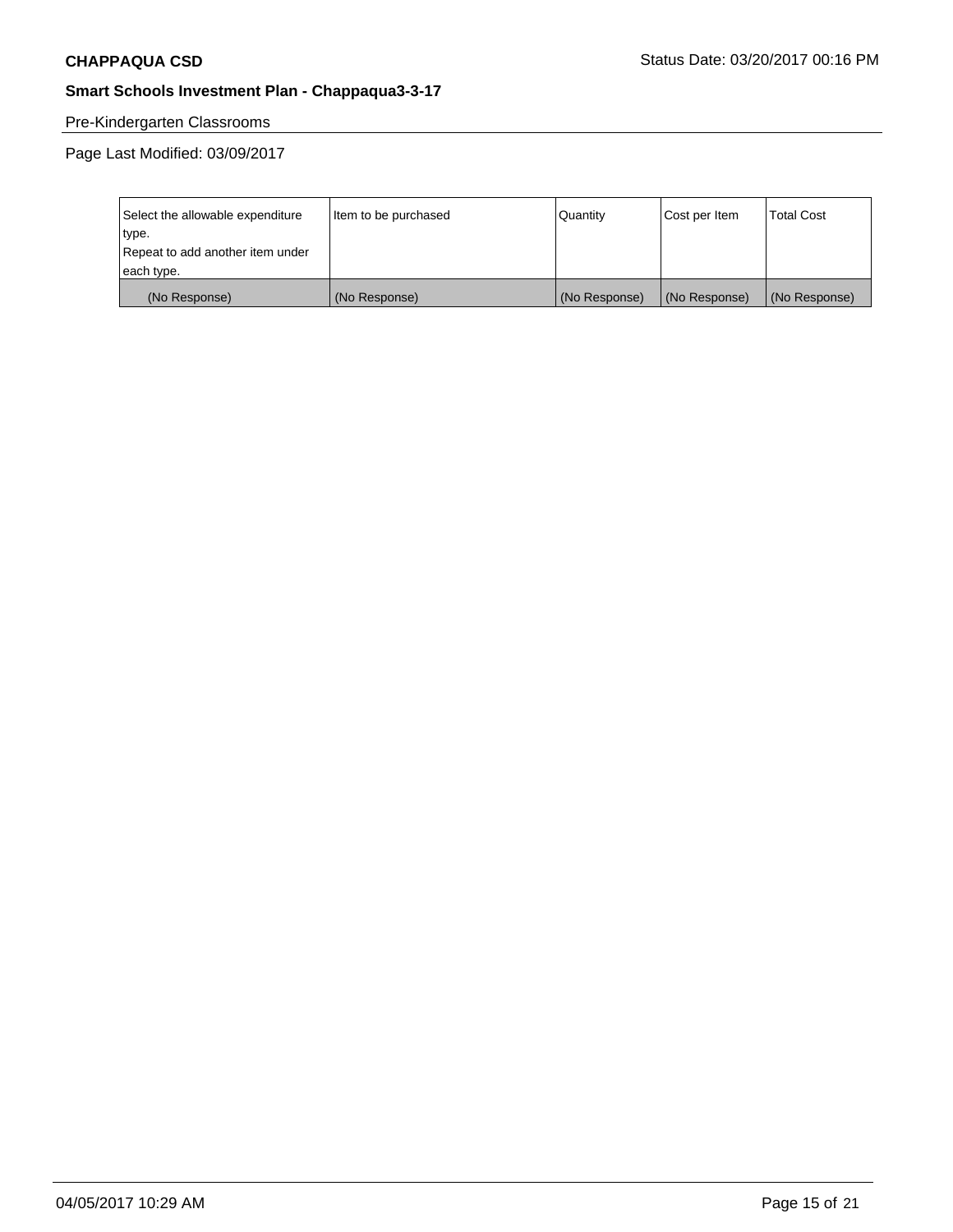Replace Transportable Classrooms

Page Last Modified: 03/09/2017

#### **Group 1**

**1. Describe the district's plan to construct, enhance or modernize education facilities to provide high-quality instructional space by replacing transportable classrooms.**

(No Response)

**2. All plans and specifications for the erection, repair, enlargement or remodeling of school buildings in any public school district in the State must be reviewed and approved by the Commissioner. Districts that plan capital projects using their Smart Schools Bond Act funds will undergo a Preliminary Review Process by the Office of Facilities Planning.**

**Please indicate on a separate row each project number given to you by the Office of Facilities Planning.**

| Project Number |  |
|----------------|--|
| (No Response)  |  |

**3. For large projects that seek to blend Smart Schools Bond Act dollars with other funds, please note that Smart Schools Bond Act funds can be allocated on a pro rata basis depending on the number of new classrooms built that directly replace transportable classroom units.**

**If a district seeks to blend Smart Schools Bond Act dollars with other funds describe below what other funds are being used and what portion of the money will be Smart Schools Bond Act funds.**

(No Response)

**4. If you have made an allocation for Replace Transportable Classrooms, complete this table. Note that the calculated Total at the bottom of the table must equal the Total allocation for this category that you entered in the SSIP Overview overall budget.**

|                                                | Sub-Allocation |
|------------------------------------------------|----------------|
| Construct New Instructional Space              | (No Response)  |
| Enhance/Modernize Existing Instructional Space | (No Response)  |
| Other Costs                                    | (No Response)  |
| Totals:                                        | $\Omega$       |

**5. Please detail the type, quantity, per unit cost and total cost of the eligible items under each sub-category. This is especially important for any expenditures listed under the "Other" category. All expenditures must be capital-bond eligible to be reimbursed through the SSBA. If you have any questions, please contact us directly through smartschools@nysed.gov.**

| Select the allowable expenditure | Item to be purchased | Quantity      | Cost per Item | <b>Total Cost</b> |
|----------------------------------|----------------------|---------------|---------------|-------------------|
| type.                            |                      |               |               |                   |
| Repeat to add another item under |                      |               |               |                   |
| each type.                       |                      |               |               |                   |
| (No Response)                    | (No Response)        | (No Response) | (No Response) | (No Response)     |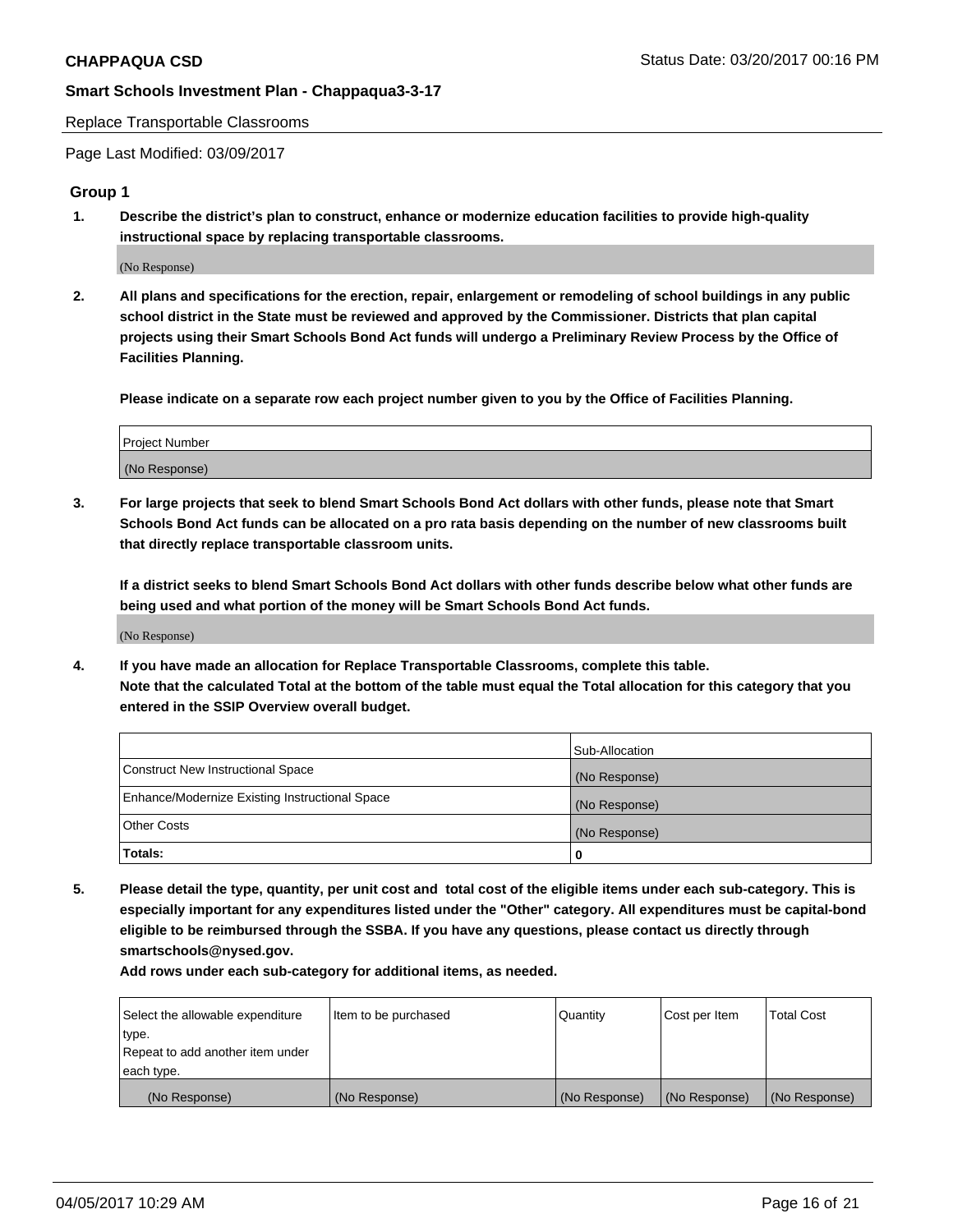#### High-Tech Security Features

Page Last Modified: 03/09/2017

#### **Group 1**

**1. Describe how you intend to use Smart Schools Bond Act funds to install high-tech security features in school buildings and on school campuses.**

The District intends to use Smart School Bond Act funds to install six additional exterior surveillance cameras and complete approved door hardening project by replacing interior and exterior doors where needed throughout the District.

**2. All plans and specifications for the erection, repair, enlargement or remodeling of school buildings in any public school district in the State must be reviewed and approved by the Commissioner. Districts that plan capital projects using their Smart Schools Bond Act funds will undergo a Preliminary Review Process by the Office of Facilities Planning.** 

**Please indicate on a separate row each project number given to you by the Office of Facilities Planning.**

| <b>Project Number</b> |  |
|-----------------------|--|
| 66-10-04-06-7-999-BA1 |  |

#### **3. Was your project deemed eligible for streamlined Review?**

- $\hfill \square$  No
- **3a. Districts with streamlined projects must certify that they have reviewed all installations with their licensed architect or engineer of record, and provide that person's name and license number. The licensed professional must review the products and proposed method of installation prior to implementation and review the work during and after completion in order to affirm that the work was code-compliant, if requested.**

By checking this box, you certify that the district has reviewed all installations with a licensed architect or engineer of record.

**4. Include the name and license number of the architect or engineer of record.**

| 'Name       | License Number |
|-------------|----------------|
| Erik Kaeyer | 281791         |

**5. If you have made an allocation for High-Tech Security Features, complete this table.**

**Note that the calculated Total at the bottom of the table must equal the Total allocation for this category that you entered in the SSIP Overview overall budget.**

|                                                      | Sub-Allocation |
|------------------------------------------------------|----------------|
| Capital-Intensive Security Project (Standard Review) | l 0            |
| <b>Electronic Security System</b>                    | 19,830         |
| <b>Entry Control System</b>                          | l O            |
| Approved Door Hardening Project                      | 120,170        |
| <b>Other Costs</b>                                   | 11,000         |
| Totals:                                              | 151,000        |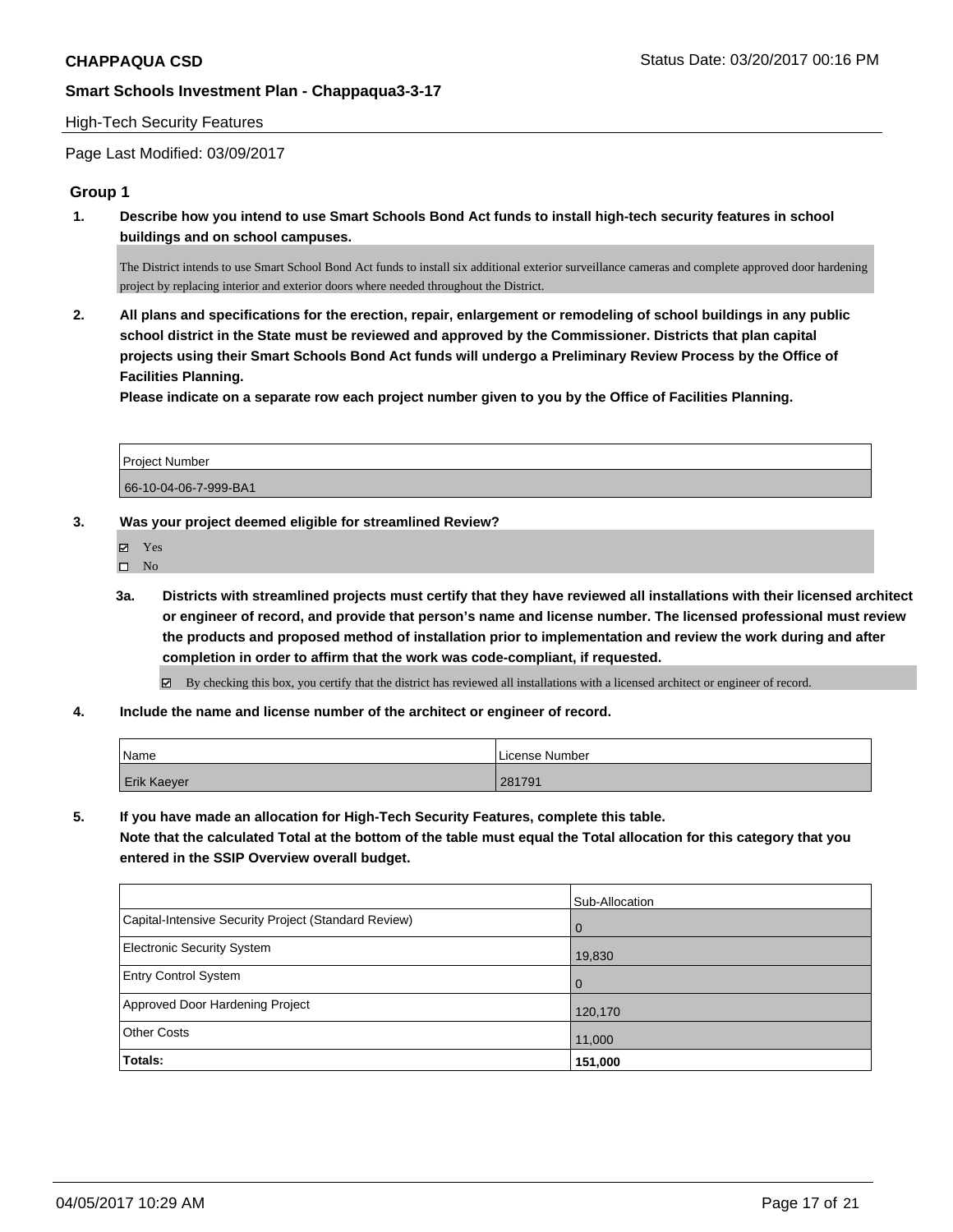# High-Tech Security Features

Page Last Modified: 03/09/2017

**6. Please detail the type, quantity, per unit cost and total cost of the eligible items under each sub-category. This is especially important for any expenditures listed under the "Other" category. All expenditures must be capital-bond eligible to be reimbursed through the SSBA. If you have any questions, please contact us directly through smartschools@nysed.gov.**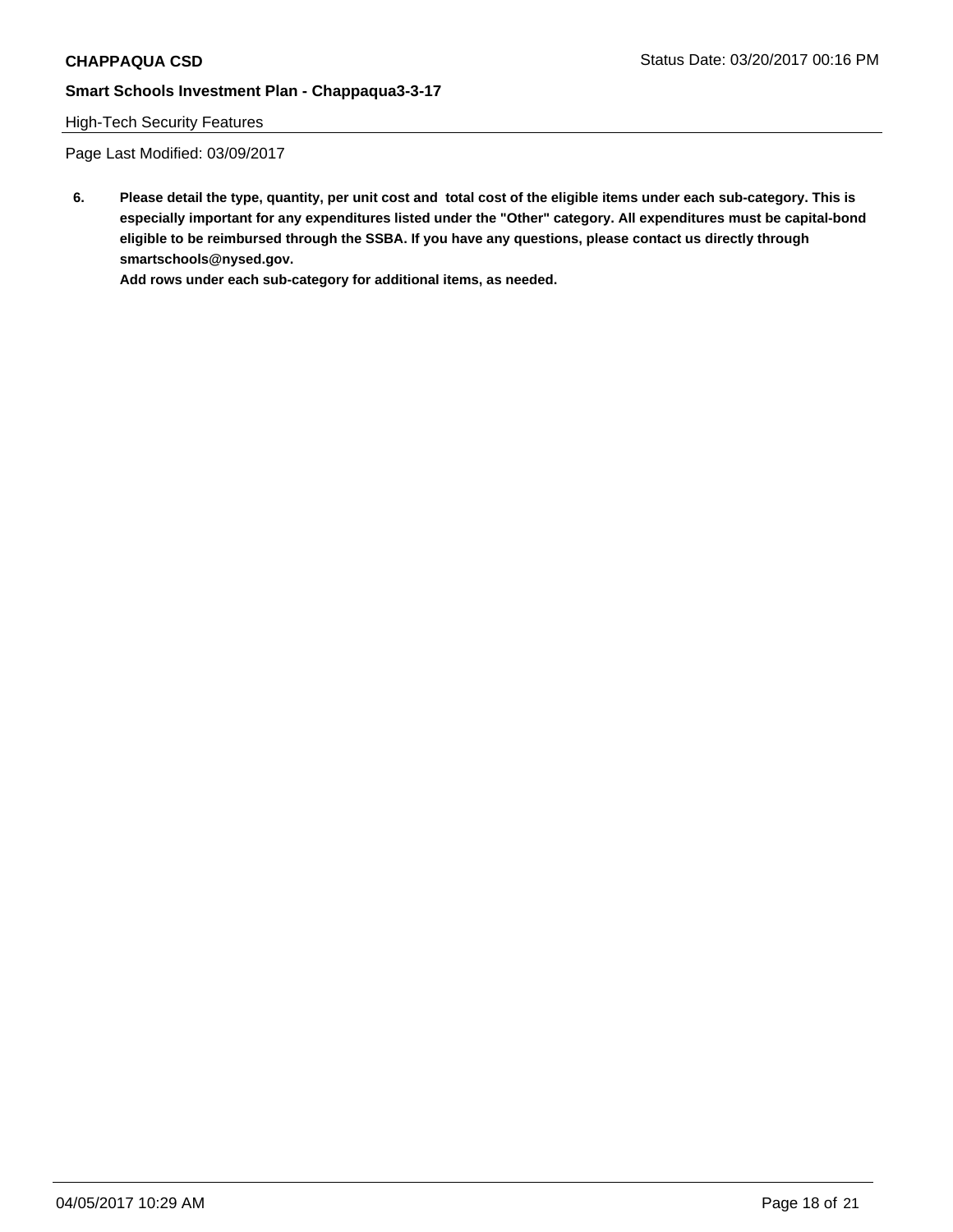# High-Tech Security Features

| Select the allowable expenditure<br>type.<br>Repeat to add another item under<br>each type. | Item to be purchased                                               | Quantity     | Cost per Item | <b>Total Cost</b> |
|---------------------------------------------------------------------------------------------|--------------------------------------------------------------------|--------------|---------------|-------------------|
| <b>Electronic Security System</b>                                                           | CAMERA 2MP IP OUTDOOR DOME<br>CAMERA 3-8.5mm                       | 6            | 3,305         | 19,830            |
| <b>Other Costs</b>                                                                          | <b>ARCHITECT FEES</b>                                              | 1            | 11,000        | 11,000            |
| <b>Approved Door Hardening</b><br>Project                                                   | PAIR OF GYM # 1 DOORS INCL.<br><b>LABOR - BELL MS</b>              | $\mathbf{1}$ | 6,442         | 6,442             |
| <b>Approved Door Hardening</b><br>Project                                                   | PAIR OF GYM # 2 DOORS INCL.<br><b>LABOR - BELL MS</b>              | $\mathbf{1}$ | 6,442         | 6,442             |
| <b>Approved Door Hardening</b><br>Project                                                   | BAND ROOM EXIT DOOR INCL.<br><b>LABOR - BELL MS</b>                | $\mathbf{1}$ | 4,941         | 4,941             |
| <b>Approved Door Hardening</b><br>Project                                                   | FRONT DOOR TO PARKING LOT<br><b>INCL. LABOR - DGG ES</b>           | $\mathbf{1}$ | 14,381        | 14,381            |
| <b>Approved Door Hardening</b><br>Project                                                   | FRONT DOOR TO PARKING LOT<br><b>INCL. LABOR - DGG ES</b>           | $\mathbf{1}$ | 14,381        | 14,381            |
| <b>Approved Door Hardening</b><br>Project                                                   | DOOR & FRAME INCL. LABOR - HG<br>HS - 6 BLDGS (E, F, G, H, I, & J) | 6            | 2,171         | 13,026            |
| <b>Approved Door Hardening</b><br>Project                                                   | DOOR AND FRAME INCL. LABOR -<br>HG HS - 3 BLDGS (J, K, & L)        | 3            | 3,983         | 11,949            |
| <b>Approved Door Hardening</b><br>Project                                                   | STAIRWAY EXIT DOOR INCL.<br><b>LABOR - RB ES</b>                   | 1            | 4,017         | 4,017             |
| <b>Approved Door Hardening</b><br>Project                                                   | STAIRWAY VEST. DOOR INCL.<br><b>LABOR - RB ES</b>                  | $\mathbf 1$  | 3,685         | 3,685             |
| <b>Approved Door Hardening</b><br>Project                                                   | BATHROOM DOOR INCL. LABOR -<br><b>WO</b>                           | $\mathbf{1}$ | 928           | 928               |
| <b>Approved Door Hardening</b><br>Project                                                   | FRONT DOOR INCL. LABOR - WO<br>ES                                  | 3            | 2,945         | 8,835             |
| <b>Approved Door Hardening</b><br>Project                                                   | <b>MECHANICAL ROOM DOOR INCL.</b><br>LABOR - WO ES                 | $\mathbf{1}$ | 1,300         | 1,300             |
| <b>Approved Door Hardening</b><br>Project                                                   | ELEVATOR ROOM DOOR INCL.<br>LABOR - WO ES                          | $\mathbf{1}$ | 1,186         | 1,186             |
| <b>Approved Door Hardening</b><br>Project                                                   | KILN ROOM DOOR INCL. LABOR -<br>WO ES                              | $\mathbf{1}$ | 1,268         | 1,268             |
| <b>Approved Door Hardening</b><br>Project                                                   | DOOR - STAIRS INCL. LABOR - RB<br>ES                               | 6            | 1,144         | 6,864             |
| <b>Approved Door Hardening</b><br>Project                                                   | DOORS INCL. LABOR - HG HS - K<br><b>BLDG</b>                       | 25           | 821           | 20,525            |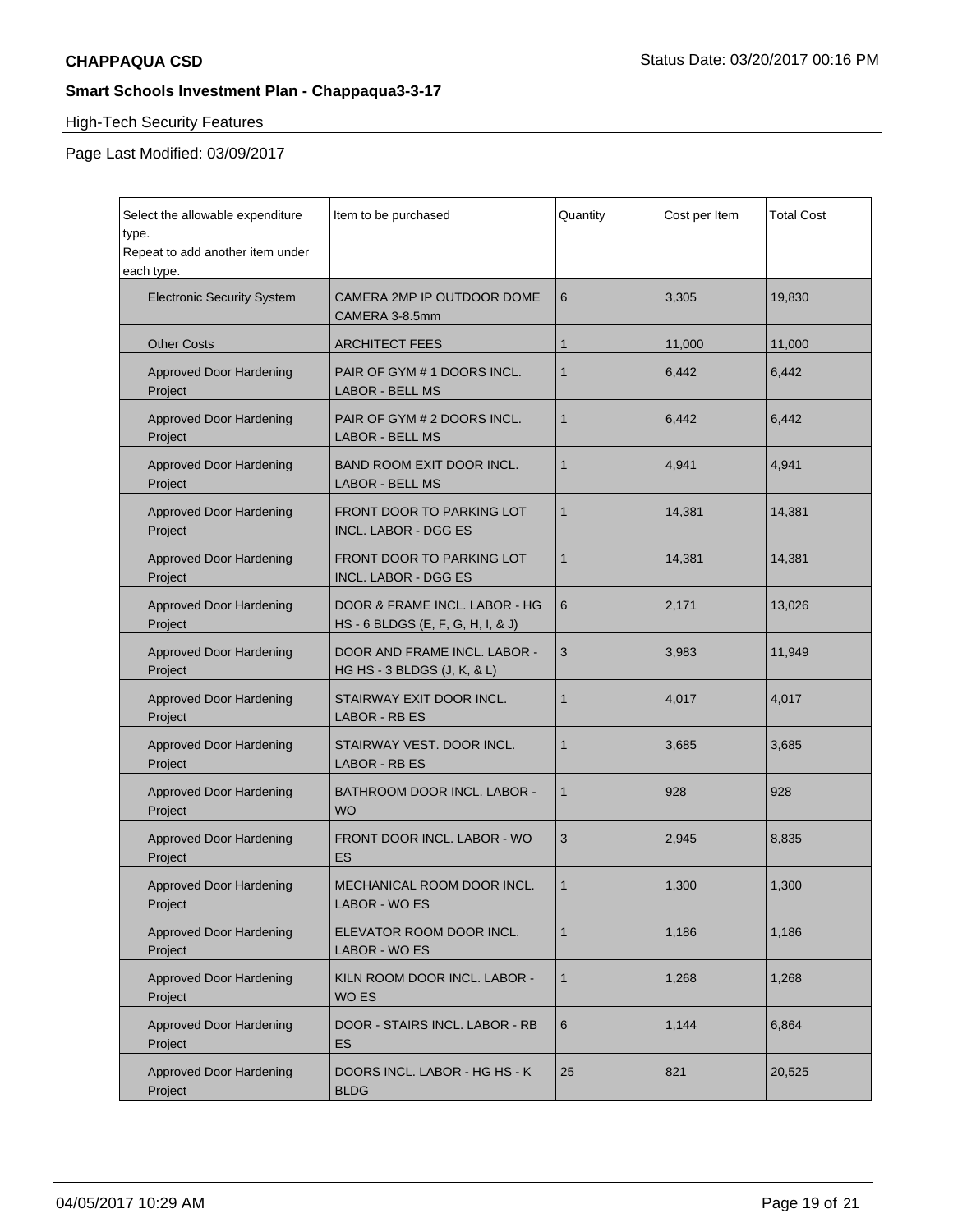Report